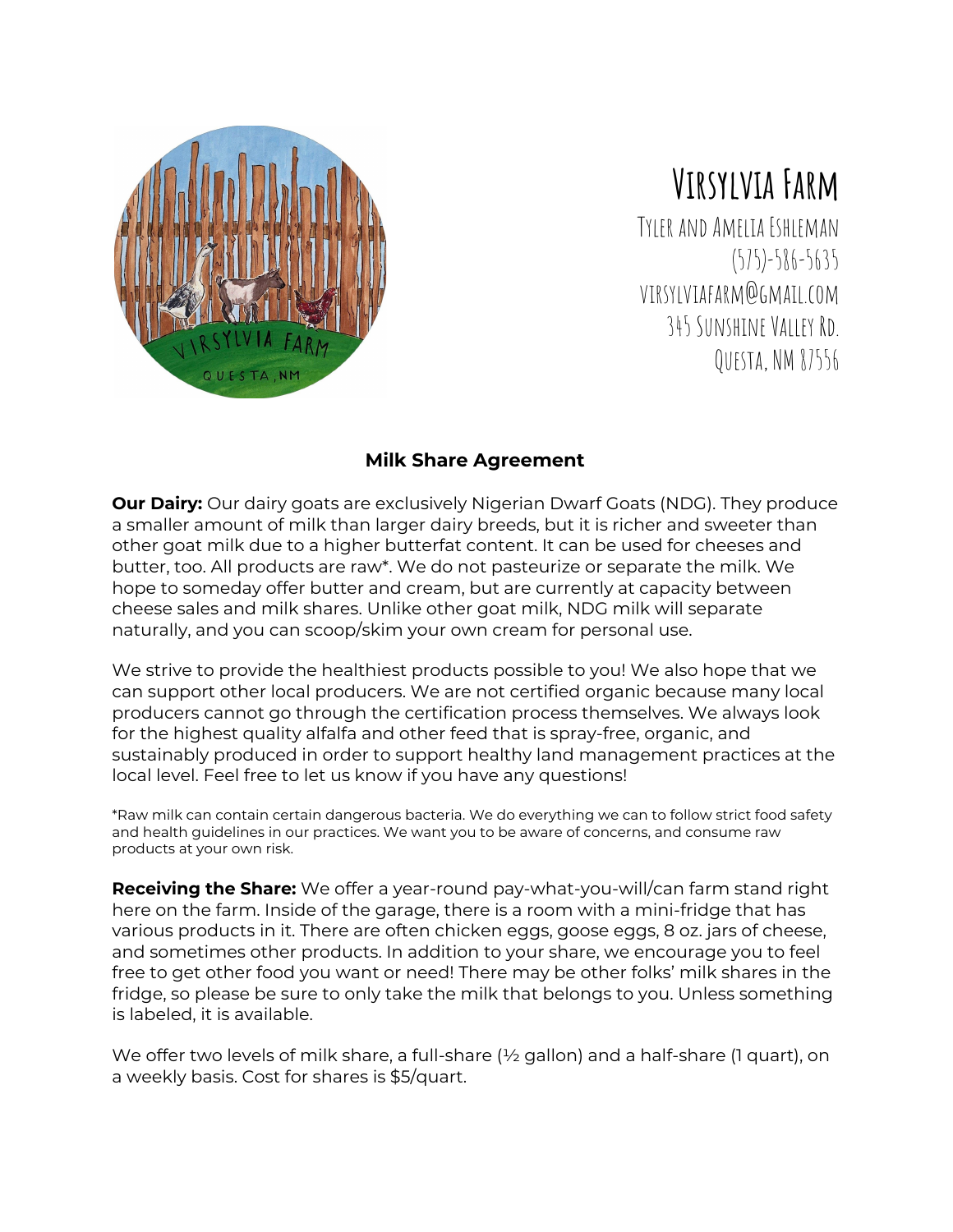\*During the winter, the uninsulated garage will sometimes freeze. This can result in cracked eggs or frozen milk. We try our best to only put products in the fridge on the day of pick-up, and bring it in after hours if it is not picked up. We will put it out the next day.

At this time, we are not offering deliveries for receiving your milk share or other products/produce. While we know that our farm is a little bit of a drive for some, we hope this gives you a chance to see where exactly your food is coming from, have some much-needed time with animals and in the beauty of northern NM, and to get to know your farmers (us!) more.

#### *Pick-Up:*

- ❖ We will work with you to determine a pick-up day that works best for you, and that allows us to ensure we will have enough milk ready for you at the time of pick-up. On that day, you may come by anytime within our open hours to pick up your share.
- ❖ Our farm is open from sunup to sundown. If you think you might be here outside of those hours, just let us know--it's usually not a problem!
- $\bullet$  The gate is often closed. This is for added protection for our goats from predators. Please come on in! Feel free to open the gate and leave it open while you're here. We just ask that you close it behind you on the way out.
- ❖ **Jars.** Each share has three jars in rotation. As long as you bring the jars back, we will continue to sanitize them and fill them for your next pick. Please bring your jar back each week.

### *Late or No Pick-Up:*

- ❖ If you know you will be late to pick up your share, or if you need to pick up your share on another day, please give us as much heads up as possible.
- ❖ If you don't pick up your share, we will continue to have your milk available for a few days. It is your responsibility to let us know of any changes to schedule or if you need to take a break for a week; however, if you're going to be away, we strongly encourage you to have a friend or family member pick up your share for you. Please just let us know if that's the case.

### *Milk Shortages:*

- ❖ We try to budget our milk and not overextend our capacity. While it is our goal, on occasion it's possible we will not have enough milk for your share. This can be due to quite a number of factors (i.e. extreme weather changes, a kicked bucket, or breeding season).
- ❖ If for some reason we do not have your milk on a given day, we will let you know as soon as possible, and give you another day for pick-up.

# *Extra Milk:*

 $\triangle$  For milk share members, extra milk is available upon request. If you would like extra milk, please let us know and we will let you know if we have extra to provide. If we do, it will be labeled with your regular share. It is available at the same \$5/quart rate.

# *Payment:*

❖ We aim to be as flexible as possible about payment for milk shares. We have some folks who prefer to pay-as-you-go and others who pay a monthly rate.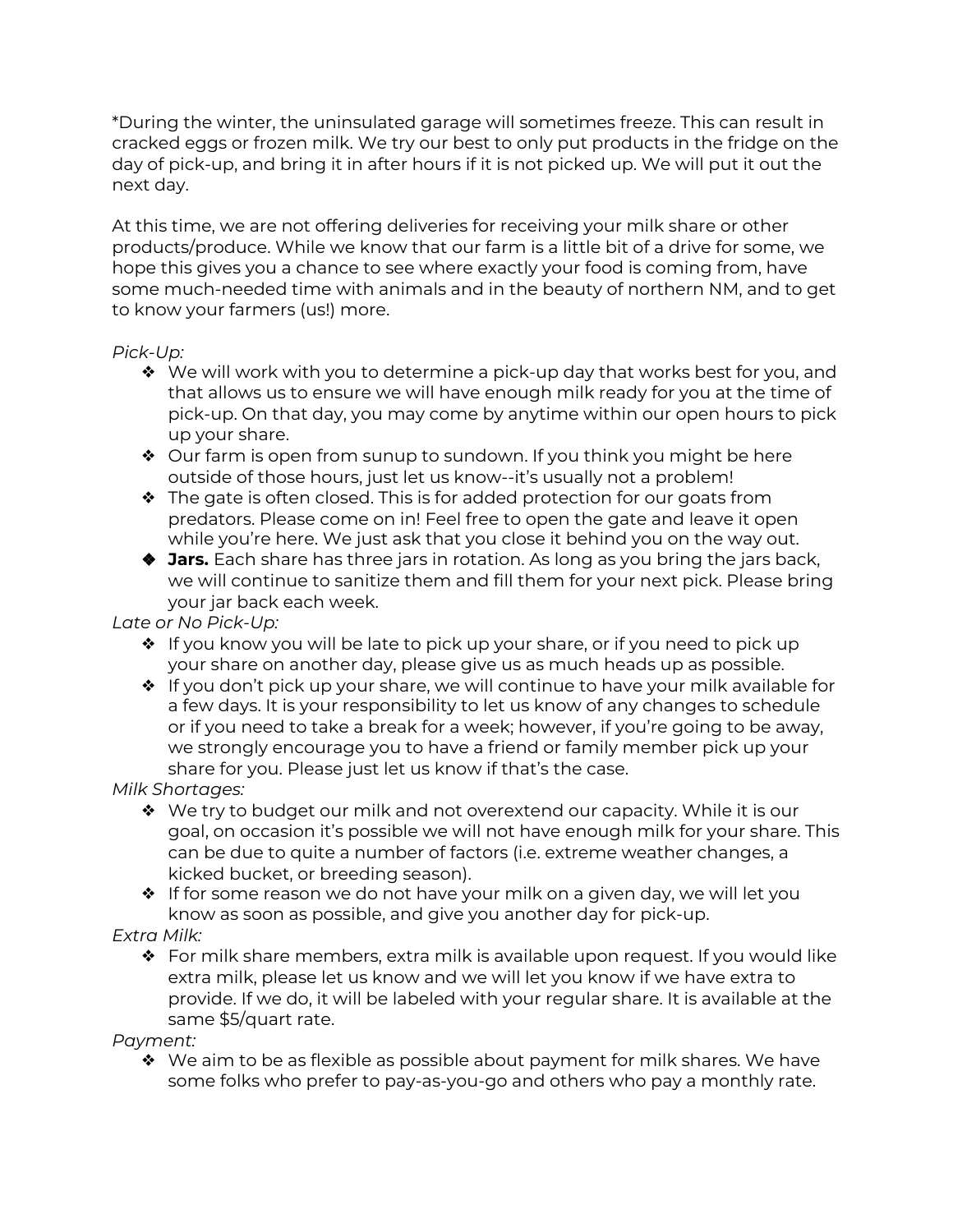The cost is no different, we just want to work with you to determine what will be the best fit for your needs.

- ❖ We accept cash or payment through Venmo, CashApp, and PayPal. We do *not* accept checks at this time.
- ❖ Milk shares are a set price, but all other products and produce follow a pay-what-you-will/can honor system. There is a cash jar in the farm stand for you to pay with cash and make change.
- ❖ We strive to keep our work equity-focused, and therefore wish to include all of you as our community in ensuring we can collectively provide food to those who need it. If you would like to pay a little extra than the suggested price, that money goes directly to getting food to someone else who needs it. If you need food, no need to tell us, please just take what you need! We apologize that we are not currently able to accept EBT/SNAP.
- ❖ *Donations:* During the peak agricultural season, each week we donate a set percentage of farm revenue to BIPOC farms/nonprofits working to address structural barriers and inequities for BIPOC farmers. If you wish to donate, as well, we include links to do so directly on our social media, or you can give extra through your purchases!

**Ending Milk Share:** If you decide you would like to discontinue your share, simply let us know. We would, of course, appreciate if you found someone else to take over your share, but that is not a requirement. You may discontinue your share at any time. If you pay monthly, and cancel your share in the middle of the month, we will reimburse you for the remainder of that month.

**Rules for Visiting the Farm:** We love that we get to share our farm with you! We ask that you exercise caution, especially if young children are with you, to ensure you don't get hurt and have a good time. There are, at times, multiple families or farm workers living on the land. We ask that in an effort to respect our privacy, you stick to the agreed upon pick-up days and hours, and treat the property as you would your own.

- ❖ Enjoy your time here! We're excited for you to experience the farm and interact with where your food comes from!
- ❖ Always accompany your child/ren as they explore the farm. While we strive to keep the property maintained and free of hazards, we cannot prevent every single incident and ask that you remain aware of you and your child's surroundings.
- ❖ Do not cross any fences without permission. While all of our animals are friendly and sociable with humans, some animals are large and may act unpredictably.
- $\triangle$  Be calm and respectful towards the animals. There are goats, dogs, cats, chickens, geese, and a donkey on the property.
- ❖ Don't feed any animals unless given permission. In the farm stand are treats for you to feed to the goats at any time. *Please do not feed the donkey, but she does love receiving head scratches.*
- ❖ You are allowed to bring your dog along, just keep them on a leash, out of any food processing areas, out of the vegetable fields, and keep in mind there are dogs living here that will probably bark at them!